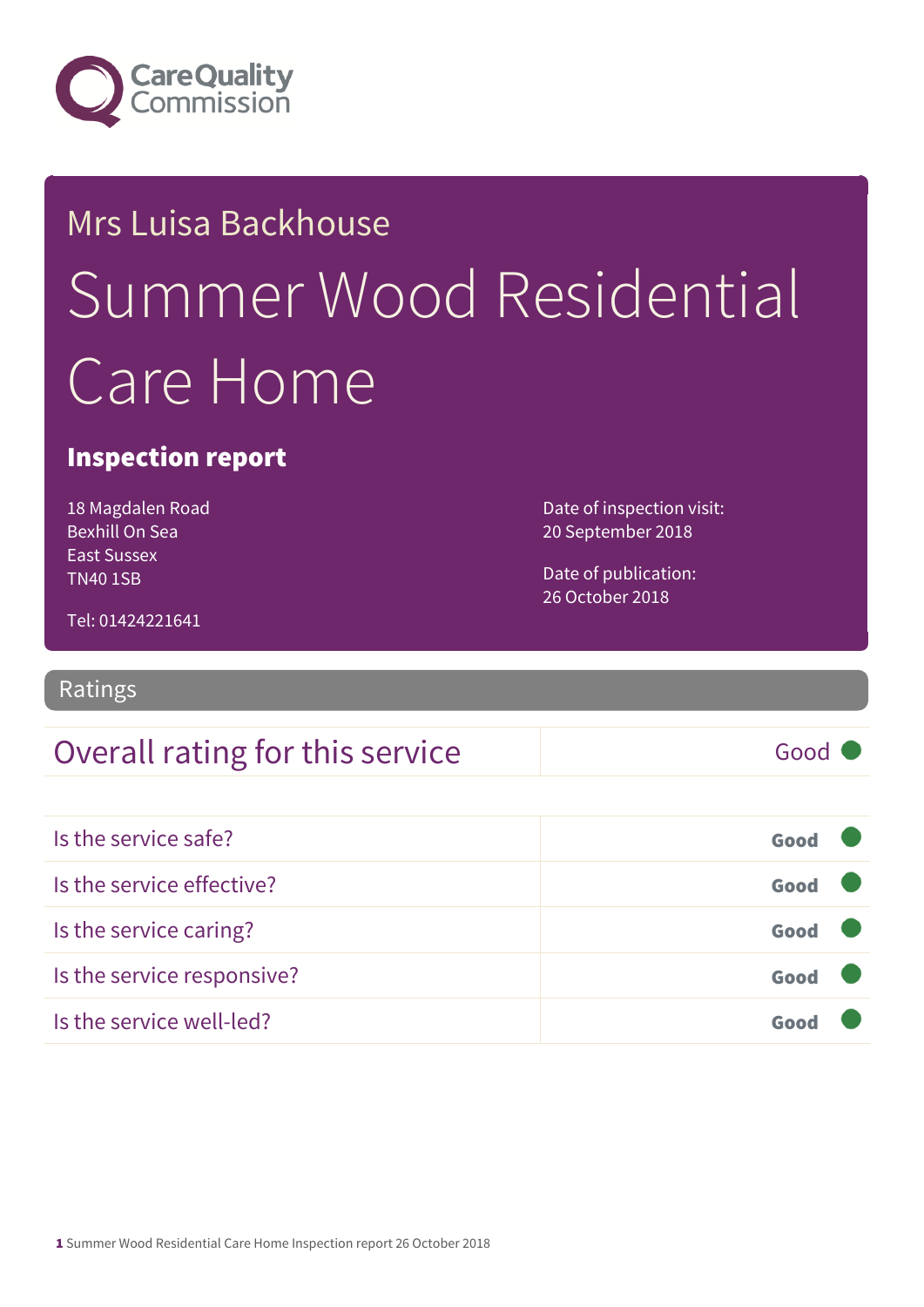### Summary of findings

#### Overall summary

This inspection took place on 20 September 2018 and was announced. We gave the provider 24 hours' notice so we could be sure the right people would be available when we visited the service. At the last inspection we found three breaches of the regulations regarding risk assessment, recruitment practices, and records and the service was rated as requires improvement in safe, responsive and well-led. Following the last inspection, we asked the provider to complete an action plan to show what they would do, and by when, to improve the key questions of safe, responsive and well led to at least good. At this inspection we found there had been improvements and the breach of regulations had been met and the service is now rated as good.

Summer Wood Residential Care Home is a 'care home'. People in care homes receive accommodation and nursing or personal care as single package under one contractual agreement. CQC regulates both the premises and the care provided, and both were looked at during this inspection. The service provides accommodation and personal care to up to four people living with a learning disability.

The service has been developed and designed in line with the values that underpin the Registering the Right Support and other best practice guidance. These values include choice, promotion of independence and inclusion. People with learning disabilities using the service can live as ordinary a life as any citizen.

A registered manager was in post. A registered manager is a person who has registered with the Care Quality Commission (CQC) to manage the service. Like registered providers, they are 'registered persons'. Registered persons have legal responsibility for meeting the requirements in the Health and Social Care Act and associated Regulations about how the service is run. The service continued to be well managed by the provider, long standing registered manager and staff team.

As far as possible, people were protected from harm and abuse. Staff knew how to recognise the signs of abuse and what they should do if they thought someone was a risk. The home was clean, and people were protected from the risks of poor infection and prevention control.

There were enough experienced and suitable staff to support people to stay safe and to meet people's identified needs and preferences. Staff were supported with training, supervision and appraisals to help them develop the skills they needed to provide good quality care. Staff reported incidents and accidents properly, and if these did occur, the registered manager made sure they were investigated.

People were supported to eat and drink enough. Food was nutritious and people gave us positive feedback about the choice and quality of food. People accessed the healthcare they needed to remain well, such as the GP or practice nurse, and their medicines were managed safely.

People were able to express their choices and preferences and these were respected and promoted by staff. People led the lives they wanted to and staff supported people to go out or join in activities in the home in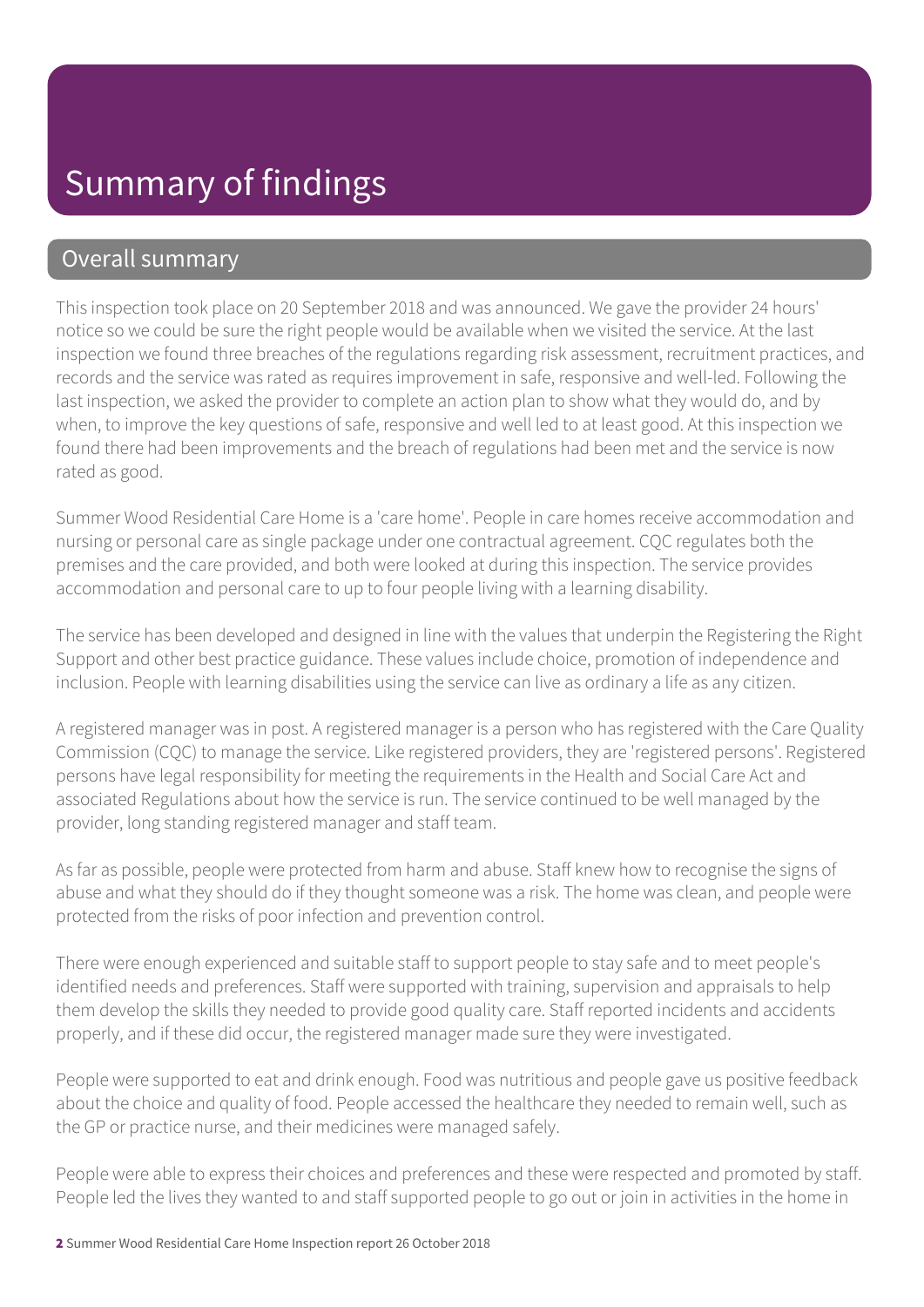the least restrictive way possible. People were supported to maintain contact with those people that were important to them.

People experienced compassionate care that met their needs, and were supported by kind, caring staff. People had their privacy and dignity respected, and staff knew what to do to make sure people's independence was promoted. People experienced person centred care and were supported to be involved in their care reviews as much as they wanted to be. People had their care needs regularly reviewed and updated. The building and environment met the needs and preferences of the people who lived there.

People were asked for their consent before any care was given, and staff made sure they always acted in people's best interests. The registered manager and staff understood their responsibilities under the Mental Capacity Act 2005 (MCA) and Deprivation of Liberty Safeguards (DoLS). These provide legal safeguards for people who may be deprived of their liberty for their own safety or unable to make informed choices about their care.

The registered manager was well regarded and staff felt supported. People's views were asked for and the provider had taken action to improve the quality of service after feedback from the last inspection. People experienced good quality care and staff provided good support. The registered manager and staff had taken action and had made the improvements that were needed, so the regulations were now being met and the service was rated good. Further information is in the detailed findings below.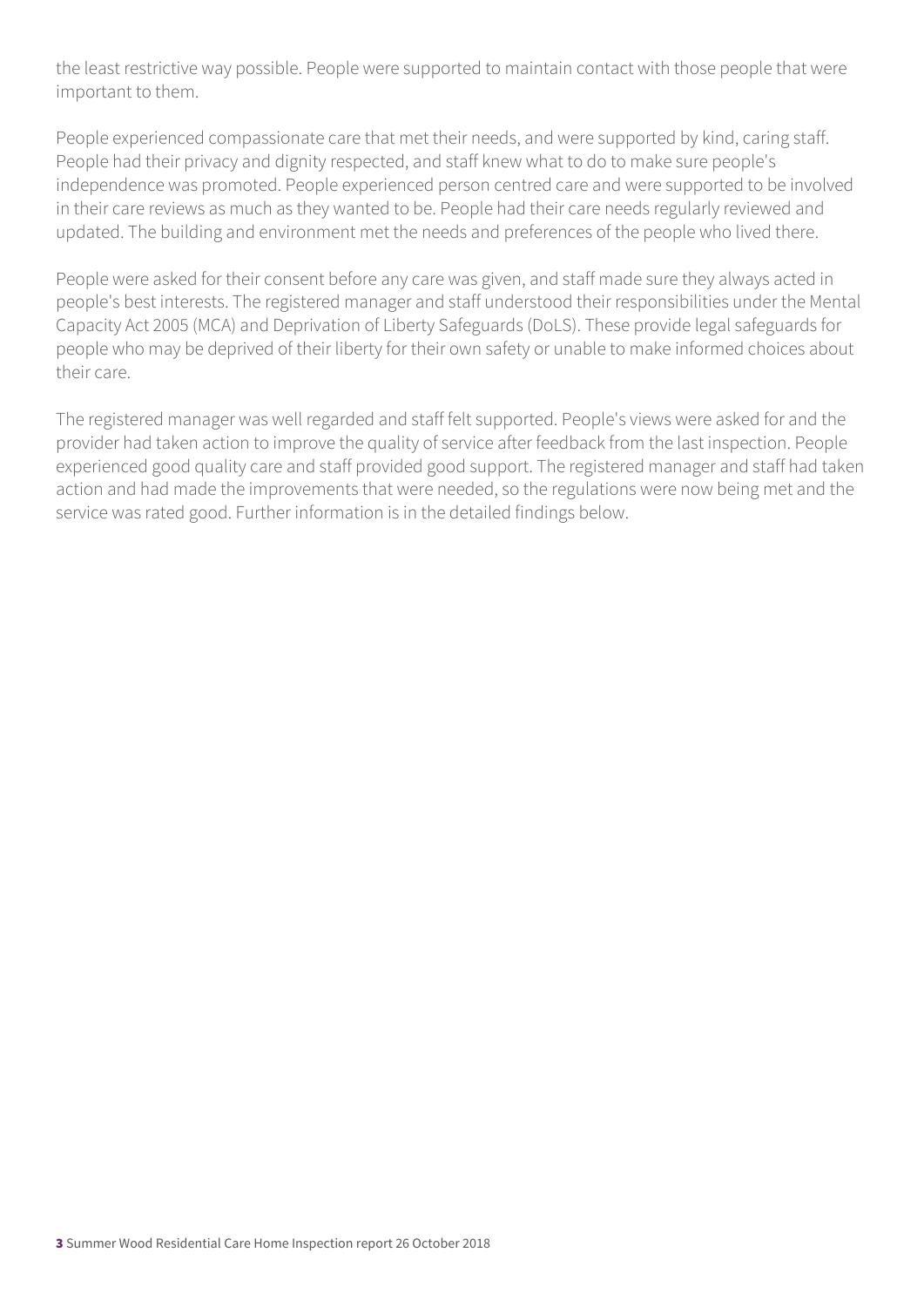#### The five questions we ask about services and what we found

We always ask the following five questions of services.

#### Is the service safe? Good

The service was safe. The provider had a process in place to make sure appropriate checks would be completed when new staff were employed to work at the service.

As far as possible, people were protected from the risks of harm, abuse or discrimination. Risk assessments and risk management plans were in place and helped to keep people safe.

People's medicines were safely managed and there were enough staff on duty to meet people's needs.

The environment and equipment was safely maintained and infection control practices were safe. Incidents and accidents were well reported and investigated.

#### Is the service effective? Good

The service was effective. People had their needs and choices assessed and met. People were cared for by staff that had received appropriate training and had the right skills to meet their needs.

People's nutrition and hydration needs were met, and food was homemade and nutritious.

Staff asked for people's consent before providing care and had a good understanding of the Mental Capacity Act 2005 (MCA). The service was meeting the requirements of the Deprivation of Liberty Safeguards (DoLS).

People's health and well-being needs were met. People were supported to have access to healthcare services when they needed them.

#### Is the service caring? Contact the service caring?

The service was caring. People were supported by staff who were kind and compassionate.

People's privacy and dignity were respected and their independence was promoted.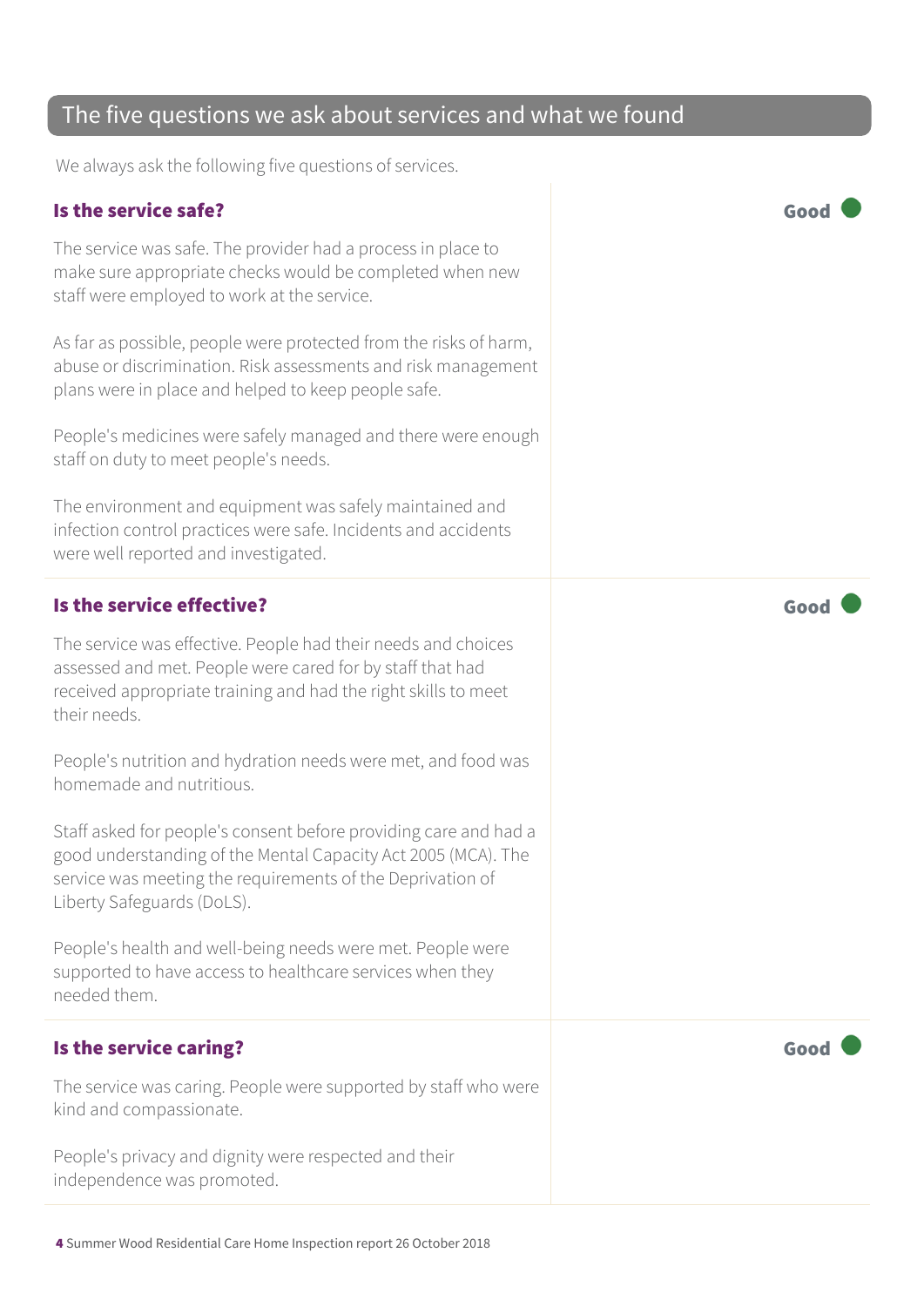| about how to live their lives.                                                                                                                                                                                               |      |
|------------------------------------------------------------------------------------------------------------------------------------------------------------------------------------------------------------------------------|------|
| Is the service responsive?                                                                                                                                                                                                   | Good |
| The service was responsive. People's care plans provided staff<br>with information about their preferences and support needs and<br>people were involved in planning their own care.                                         |      |
| People were asked for their feedback about the service and this<br>was acted on. There was a complaints procedure in place.<br>Complaints and concerns raised had been investigated and<br>action taken to put things right. |      |
| Is the service well-led?                                                                                                                                                                                                     | Good |
| The service was well-led. Systems and processes for monitoring<br>quality had improved and records were accurate and up to date.                                                                                             |      |
| There was good leadership and staff understood their roles and<br>responsibilities.                                                                                                                                          |      |
| People and staff had been asked about their views on the<br>running of the service                                                                                                                                           |      |

People were supported to make their own decisions and choices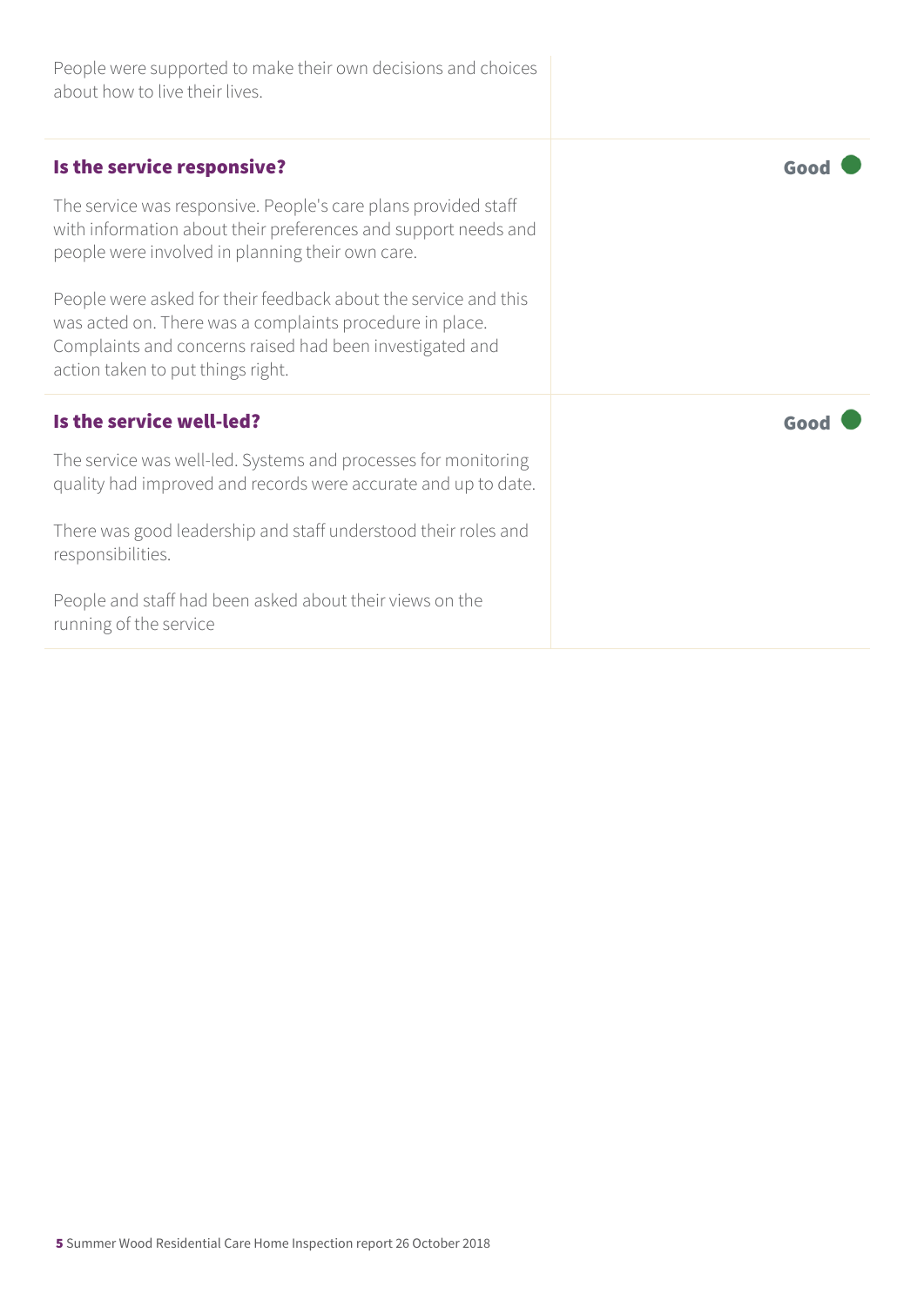

# Summer Wood Residential Care Home

Detailed findings

## Background to this inspection

We carried out this inspection under Section 60 of the Health and Social Care Act 2008 as part of our regulatory functions. This inspection was planned to check whether the provider is meeting the legal requirements and regulations associated with the Health and Social Care Act 2008, to look at the overall quality of the service, and to provide a rating for the service under the Care Act 2014.

This comprehensive inspection took place on 20 September 2018 and was announced. We gave the provider 24 hours' notice of our visit, to make sure people's day to day lives would not be disrupted. We also wanted to make sure the right staff would be available to talk with us as part of our inspection. The inspection was carried out by one inspector.

Before the inspection the registered manager completed a Provider Information Return. This is information we require providers to send us at least once annually to give some key information about the service, what the service does well and improvements they plan to make. We used information the provider sent us in the Provider Information Return to inform the inspection.

We reviewed the last inspection report and other information including any notifications. Notifications are information we receive when a significant event happens, like a death or a serious injury.

We spoke with two people living in the home. We spoke with two members of staff and the registered manager. We were unable to speak with any relatives. We sampled various records including two care plans, medicines records, staff recruitment policies and other records related to the management of the service. We observed how people were supported and how staff interacted with people.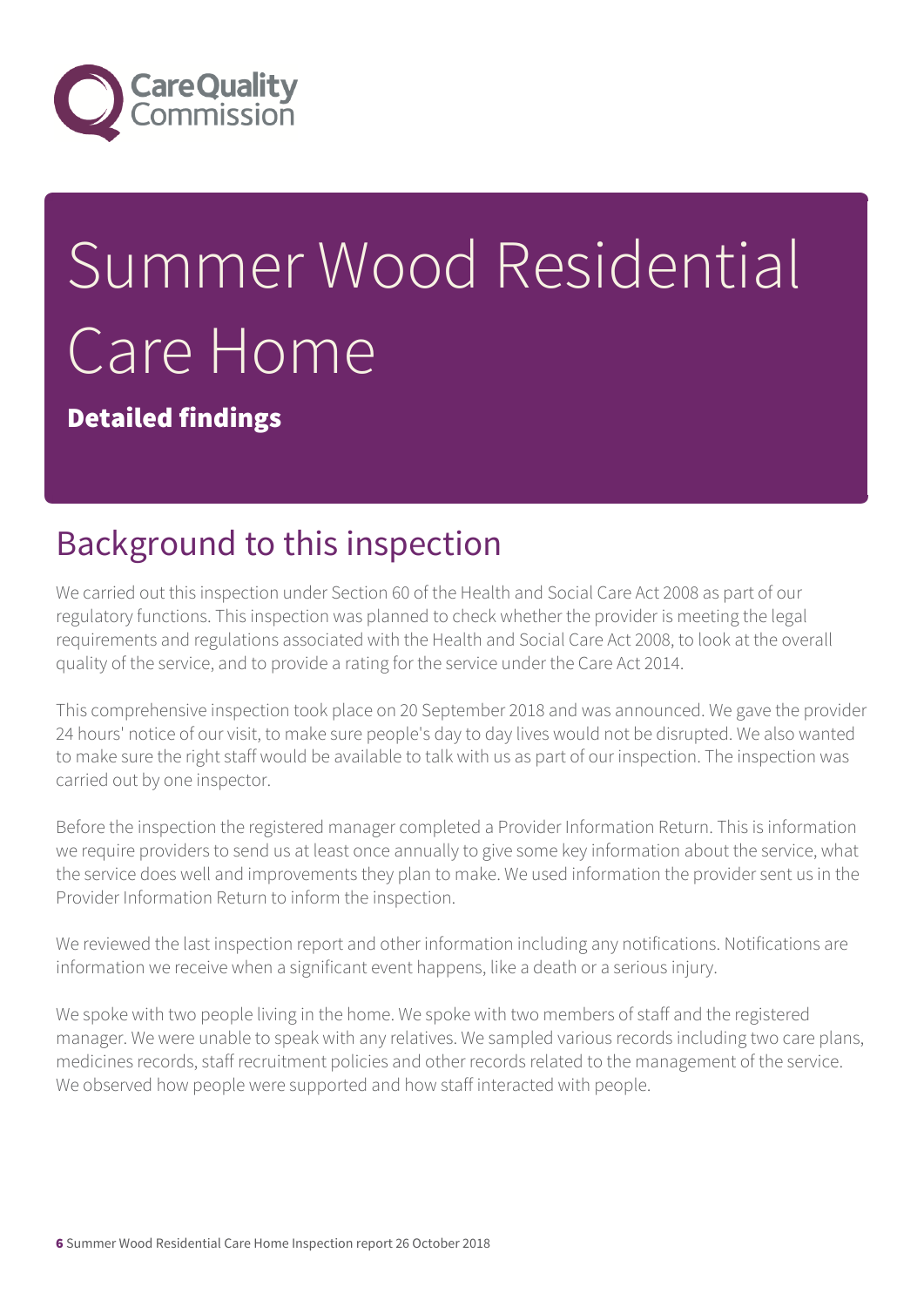## Our findings

At the last inspection on 30 March 2017, we found the registered manager had not completed all the relevant pre-employment checks, including employment history and evidence of conduct in previous employment. This meant there was a breach of Regulation 19 of the Health and Social Care Act 2008 (Regulated Activities) Regulations 2014. No new staff had been employed since the last inspection, but the registered manager had introduced a new recruitment policy, which detailed what they needed to do to ensure all relevant checks were completed when they employed any new staff in the future. This regulation was now met.

We also found that risks to people's safety had not been fully assessed with regards to people staying away from the home overnight which was a breach of Regulation 12 of the Health and Social Care Act 2008 (Regulated Activities) Regulations 2014. At this inspection we found the registered manager had taken action and risk assessment and risk management practices now met the requirements of the regulations. This included people staying out overnight, managing public transport independently, and support for people during the night, such as using a mobile phone, if they wanted to come home. This regulation was now met.

Other risks to people's safety were assessed and properly managed. People were supported to live as independent a life as possible, and positive risk taking was incorporated into each person's care plan. Staff knew what they needed to do to make sure people remained safe and described how they would identify risk and what action they would take to minimise it. This included supporting people who may become anxious or managing a health need such as high blood pressure.

People told us they felt safe living at Summer Wood Residential Care Home. When we asked If they felt safe people told us, "Oh yes. I couldn't cope on my own," and, "I do feel safe here". Staff knew what they should do to protect people from abuse. They could recognise types of abuse, and how people might behave if they were at risk of abuse. Staff and the registered manager knew who to report any concerns to and what action they should take if they thought a person was at risk of harm. There were appropriate policies and procedures for staff to refer to, to help them do the right thing.

There were enough well-trained staff on duty to meet people's care needs in a safe way. All of the staff had worked at the home for some time and knew people well. People had their levels of need assessed and the registered manager made sure there were enough staff available to safely meet people's identified care needs.

Medicines continued to be managed safely. Medicine administration records were accurate and staff were knowledgeable about people's medicines and any possible side effects. There was clear information about medicines needed on a 'when required' (PRN) basis including pain relief and everyone was able ask staff when they needed their PRN medicine. Medicines were stored, administered, recorded and disposed of safely. One person told us about their medicines and what they were for, and that staff always made sure, "We have our medication".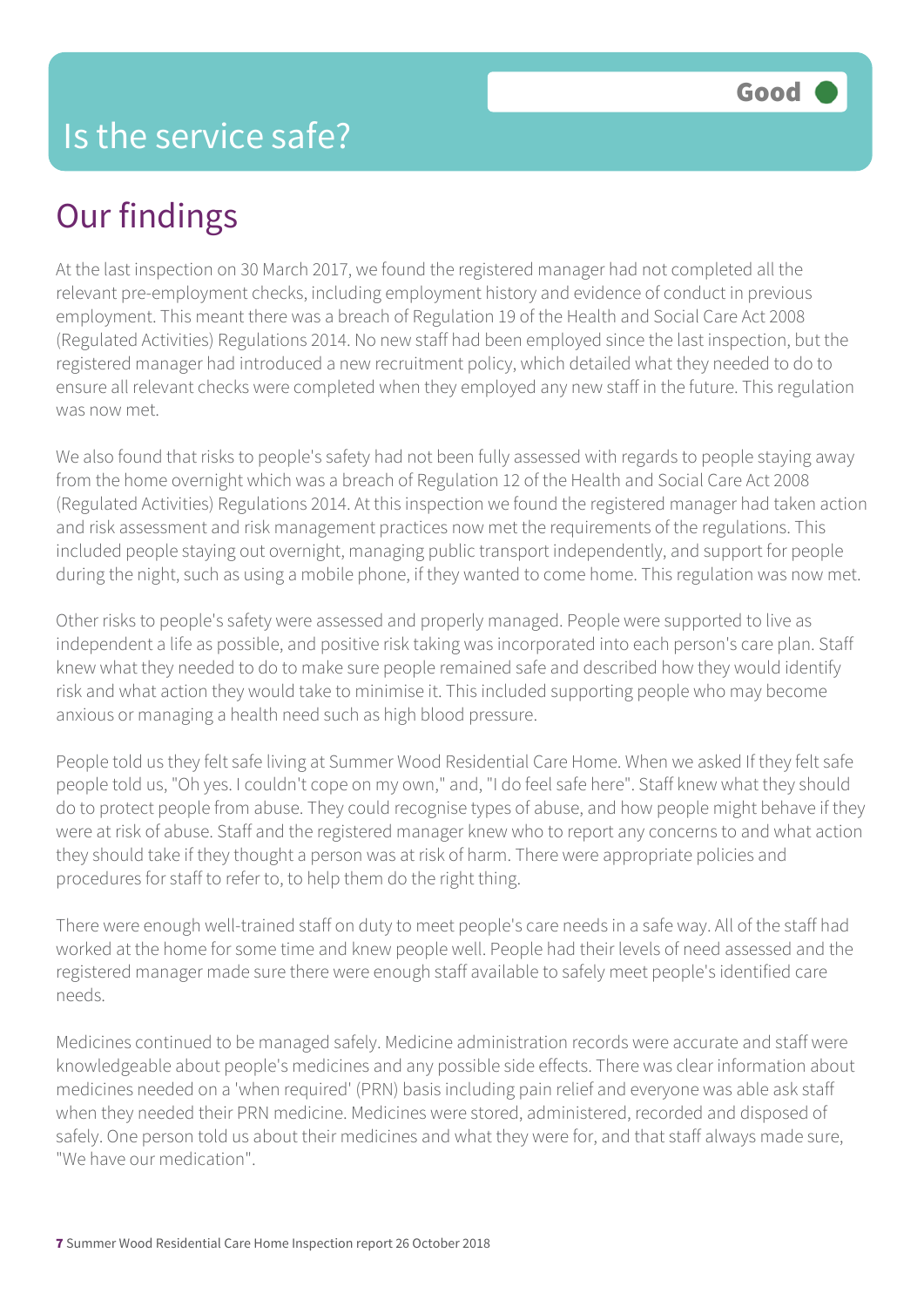The home was clean, and the registered manager made regular checks to make sure cleanliness standards were maintained. Staff knew what to do make sure infection prevention and control was considered and used the relevant personal protective equipment (PPE) such as gloves or apron when needed. The registered manager made sure that all the relevant maintenance was up to date and regular checks were carried out to ensure the environment remained safe, which included checks of the fire safety equipment and gas and electrical safety.

Incident and accidents were recorded and reviewed. Any concerns were reported and the registered manager had reviewed any incidents that occurred and took appropriate action to reduce the risk of the incident happening again.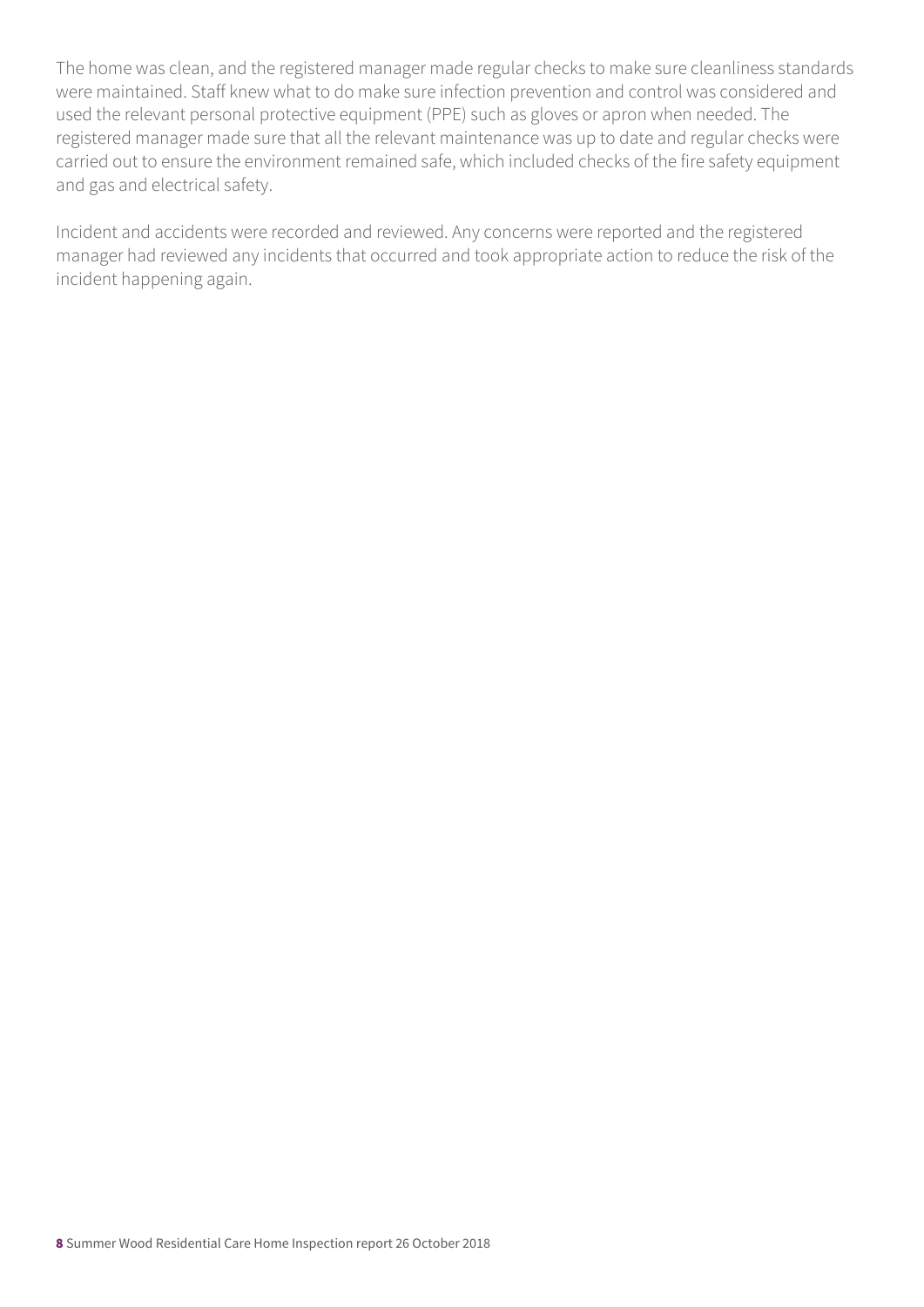#### Is the service effective?

### Our findings

People experienced effective care and support because their needs and choices were properly assessed. People were supported to make their choices and preferences known, and the registered manager made sure these were incorporated into each person's individual care plan. If people's health needs changed, staff and the registered manager took the right action, such as reviewing the person's care plan. People's care needs and care plans were reviewed annually and updated more frequently if needed, to make sure each person experienced care that was right for them, and met their identified needs.

Staff training was up to date, and care workers were supported with regular supervision and appraisal. They had regular opportunities to talk about the people they supported, and reflect on their practice. All of the staff were supported to complete additional training to further develop their skills, which included the level 3 Diploma in Health and Social Care. Staff completed other training such as safeguarding and medicines management.

Staff had a good understanding of how to involve people in decision making and made sure they asked people for their consent before providing care and support. Staff understood the Mental Capacity Act and how it related to the people they supported. The Mental Capacity Act 2005 (MCA) provides a legal framework for making specific decisions on behalf of people who may lack the mental capacity to do so for themselves. Staff made sure they always acted in people's best interests.

The Act requires that, as far as possible, people make their own decisions and are helped to do so when needed. When they lack mental capacity to take specific decisions, any made on their behalf must be in their best interests and as least restrictive as possible. People who lack mental capacity to consent to arrangements for necessary care or treatment can only be deprived of their liberty when this is in their best interests and legally authorised under the MCA. The procedures for this in care homes and hospitals are called the Deprivation of Liberty Safeguards (DoLS). No-one living at the home was subject to a DoLS, but staff and the registered manager knew when to make a referral if it ever became necessary.

People's nutrition and hydration needs were met. Food was home cooked and nutritious and people gave positive feedback about the food. When talking about the meal that evening one person said, "The meals are nice. I'm asked what I would like". People had varied food choices and were encouraged to make suggestions about the meals they would like to eat, and were involved in ordering the food from a local supermarket, for delivery to the home. Staff knew people's food and drink preferences well, and made sure these were met. Drinks were freely available, and staff knew when to offer drinks, to make sure people stayed well hydrated.

People were supported to work with healthcare professionals so they maintained good health. Everyone was registered with a doctor and dentist and staff and the registered manager made sure people had regular heath checks, such as an eye test. People's health needs were monitored by staff who took prompt action if people became unwell or their health needs changed. One person told us about their recent visit to the GP for blood test and a check-up, and that they had been given the results by staff.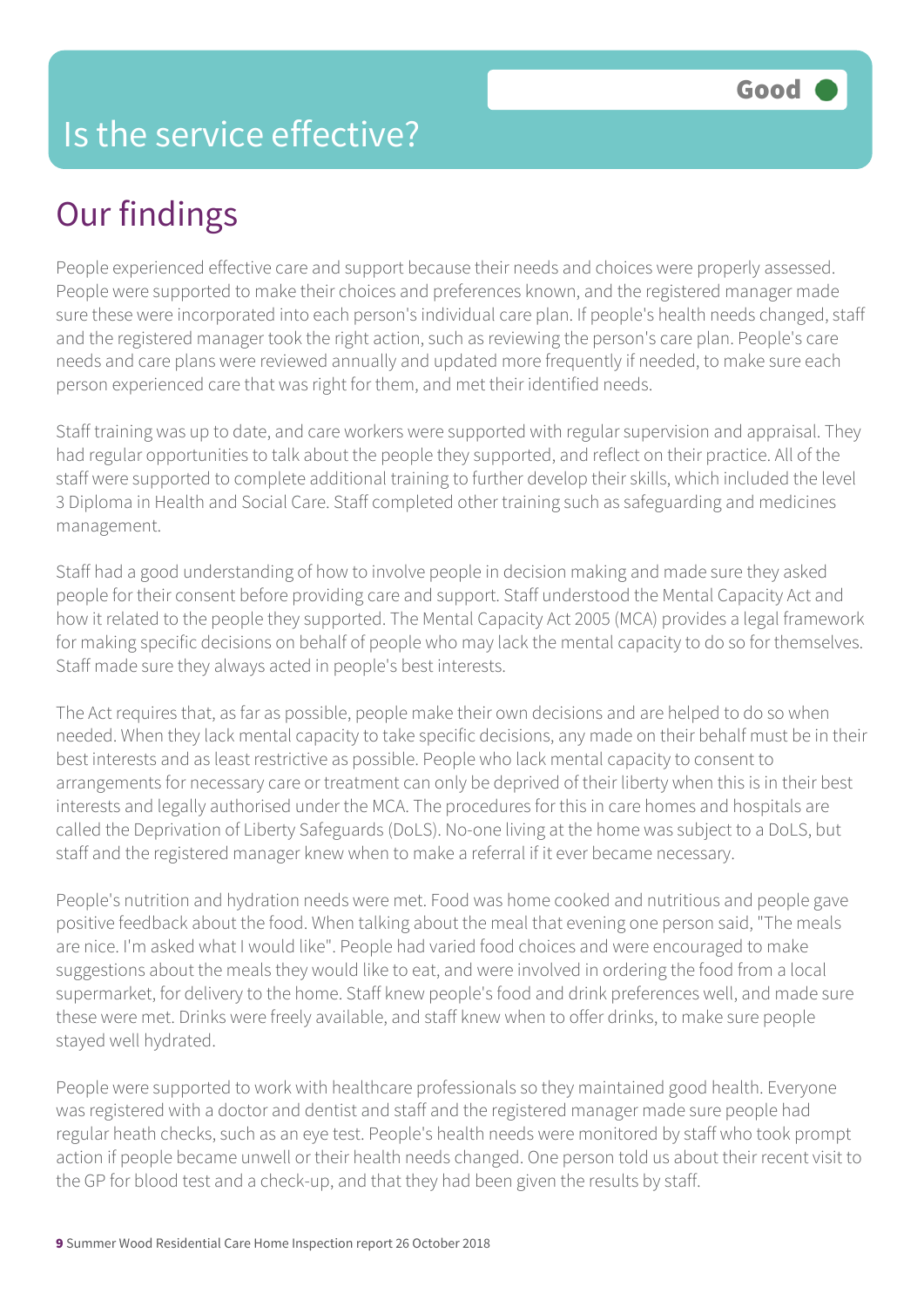The building and environment was suitable to meet the needs of people who lived in the home. Everyone had access to all areas including the garden. Everyone had their own room which was decorated how they wanted it to be. People's rooms were personalised, and everyone had their own furniture and personal mementos on display, such as photographs.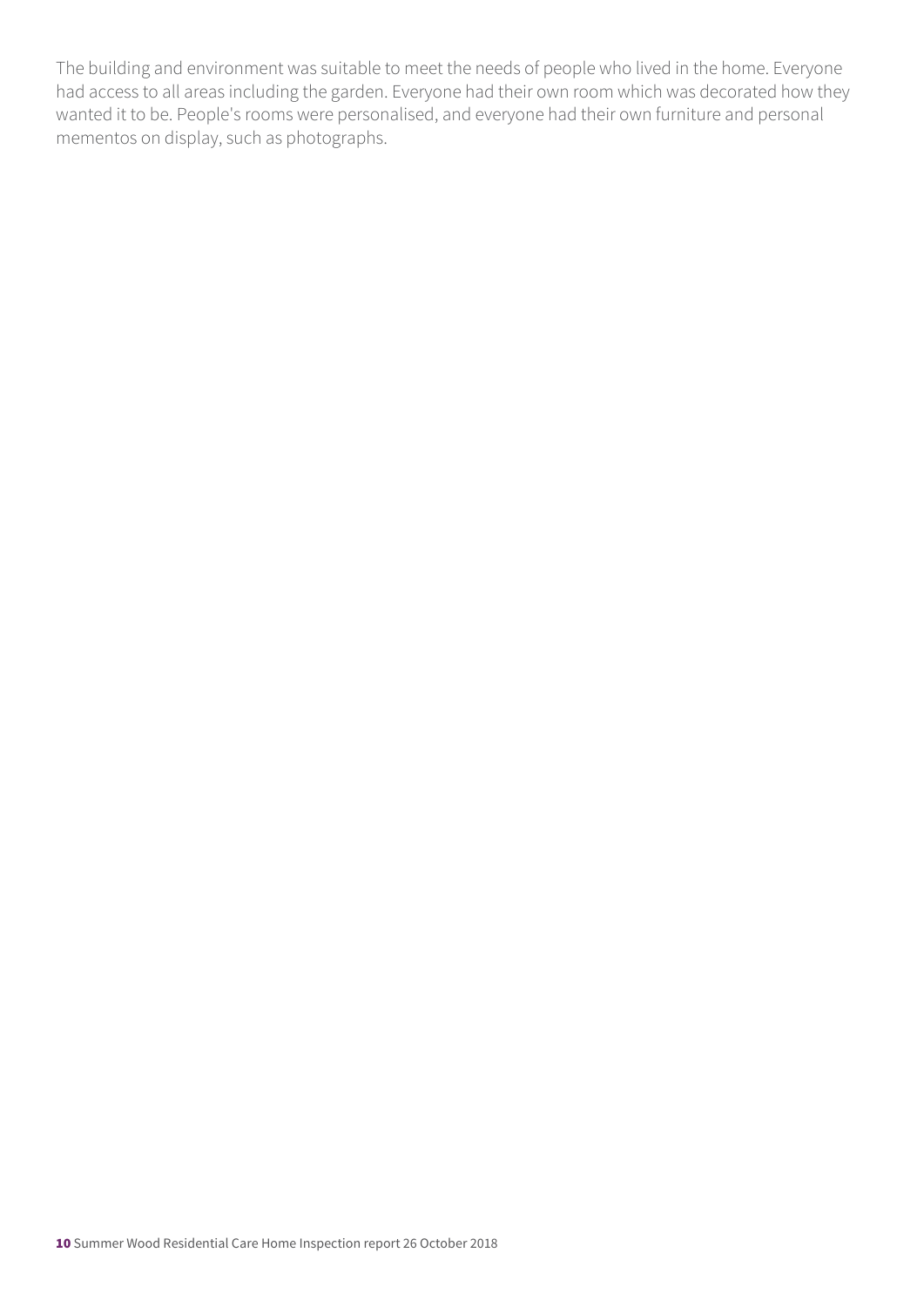# Our findings

People were treated with care and kindness by respectful and compassionate staff. People gave us positive feedback about the caring nature of staff. Comments included, "All the staff are there to help you," and, "I get all the help and support I need". A member of staff told us they were proud of their role, and that they knew how to, "care for residents, keeping them safe and protecting them".

There was a relaxed and welcoming atmosphere in the home. People were at the centre of the home and staff knew people and their preferences well. Staff showed respect for people and understood their personal histories and backgrounds. This helped staff to understand each person and how their life history played a role in their needs and preferences now.

Staff listened to and spoke with people in an appropriate way, and made sure people felt they mattered. For example, one person wanted to talk to the inspector but felt anxious about this. The registered manager gently explained to the person they could talk about whatever they wanted to, and made arrangements for a cup of tea to be waiting for the person so they felt more comfortable. They spoke to the person in a caring way, and this action enabled the person to express their views about the care they experienced, and to be involved in the inspection process.

People had choice and control over their own lives and were encouraged to be as independent as possible. Staff had time to spend with people, and to sit and chat, or watch TV. Staff understood equality and diversity. They told us they were aware of the need to treat people equally irrespective of age, disability, sex or race and there was a policy in place to support staff with this. The provider had a policy in place which clearly detailed that people had the right to be treated with dignity regardless of their disability, and "everyone had the right to the same access to facilities as any other citizen in the community."

People were listened to and supported to make choices about their day to day lives, as well as about their specific care needs. People could go out to the shops or town, with or without the support of staff when they wanted to, and were free to join in with whatever they wanted to in the home. One member of staff told us how a person had decided what they wanted to do that day and the person, "made the choice not to go out today, as they're not feeling up to it."

People were happy to choose when they got up and went to bed at night and their privacy and dignity was consistently respected by staff. Each person's room was their own, and staff did not enter without the person's permission, whether the person was in their room or not. People's visitors were welcome in the home at any time, and people were supported to maintain contact with those people that were important to them. People's personal records were kept confidentially and securely, and only relevant staff had access to them.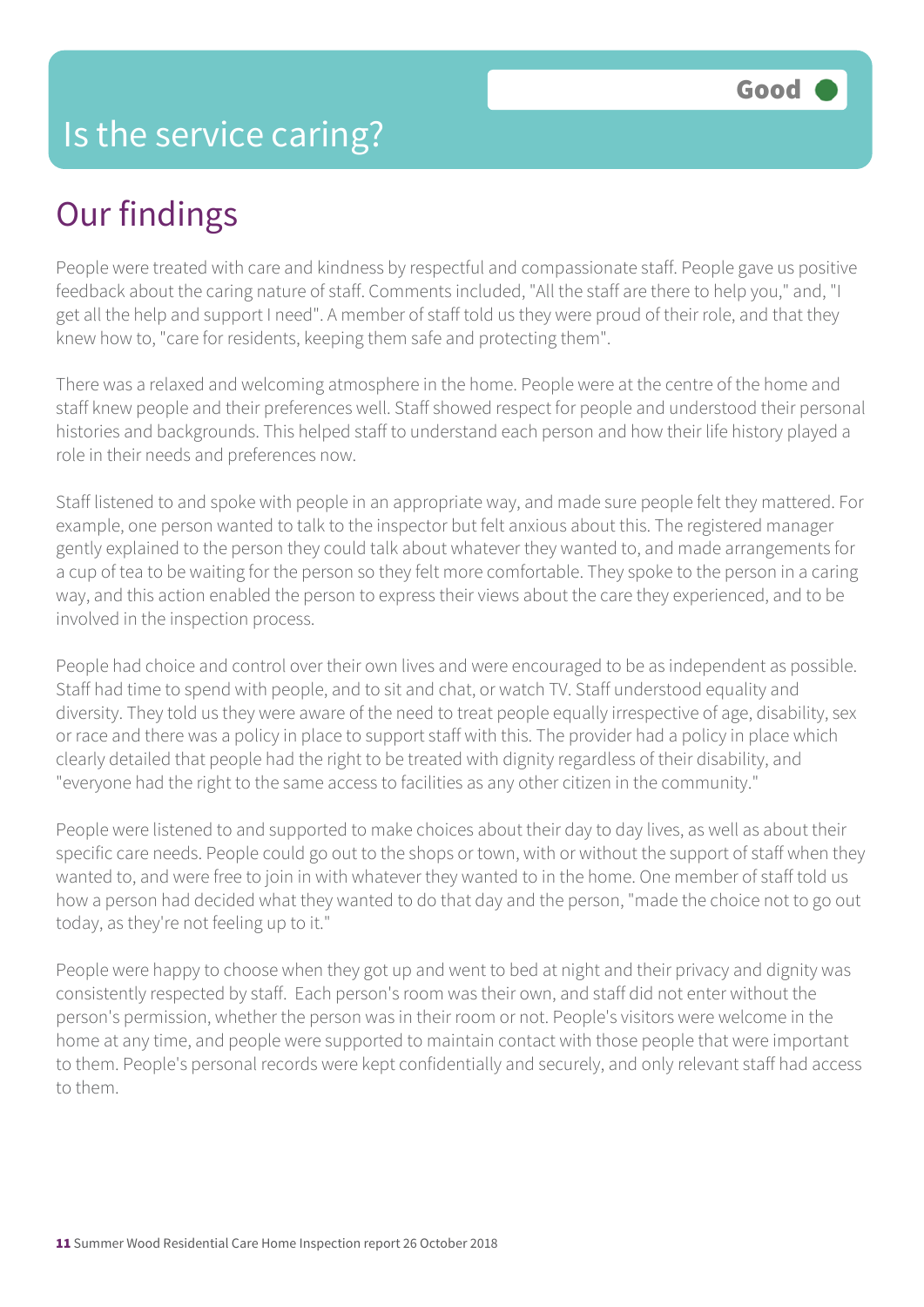#### Is the service responsive?

# Our findings

At our last inspection we found the provider required improvement in responsiveness and we made a recommendation. This was because they had not updated people's care plans to accurately reflect a change in people's care needs. At this inspection we found the provider had taken action, and care plans were now accurate and up to date. People had regular reviews of all their care needs and care plans and risk assessments were amended if necessary. Support plans were clear and gave staff the information they needed to give people the care and support they wanted.

People were supported to make choices and were helped by staff to be as involved as much as they could or wanted to be. People were also encouraged to express what their hopes and dreams for the future might be, such as moving to supported living, so they could live independently. The registered manager was supporting the person to achieve their goal and was liaising with the local authority to make sure the person wishes were respected and achieved.

Staff were always responsive to people's individual needs and communicated well with people and each other. Staff responded well to requests for support and helped people be as independent as they wanted to be. Staff knew what 'good' and 'bad' days looked like for people, and what they should do to make sure people had a good day most of the time. People said they were happy with the activities they took part in. These ranged from watching TV together, completing arts and crafts projects or going to theatre shows. One person described how much they enjoyed doing needlework with their friends in the home, and they liked to sit and chat together, listening to the radio and drinking a cup of tea.

From August 2016 all organisations that provide NHS care or adult social care are legally required to follow the Accessible Information Standard. The standard aims to make sure that people who have a disability, impairment or sensory loss are provided with information that they can easily read or understand so that they can communicate effectively. Staff understood people's communication needs and used a variety of tools to support with communication. Most communication was by talking with each other face to face, but people also used the internet, social media and mobile phones to communicate. One person had been supported with the use of a mobile phone when they were away overnight, and they were encouraged to text or call the registered manager if they ever needed support at night.

The provider had an appropriate complaints policy in place. No complaints had been made recently, and the registered manager said they would always try and address any concerns before a formal complaint was needed. If any concerns were raised, they were listened to. The registered manager told us because they worked so closely with people every day, they, "Know when people aren't happy and we sort it straight away". They knew hoe people would communicate if they had any concerns and described how one person would raise concerns when it is their moment" to. One person told us they wouldn't change anything about the service and said, "All in all I'm very happy here".

At the time of inspection, no one required support with end of life care. The registered manager said that if anyone did need end of life care this would be fully assessed at the relevant time.